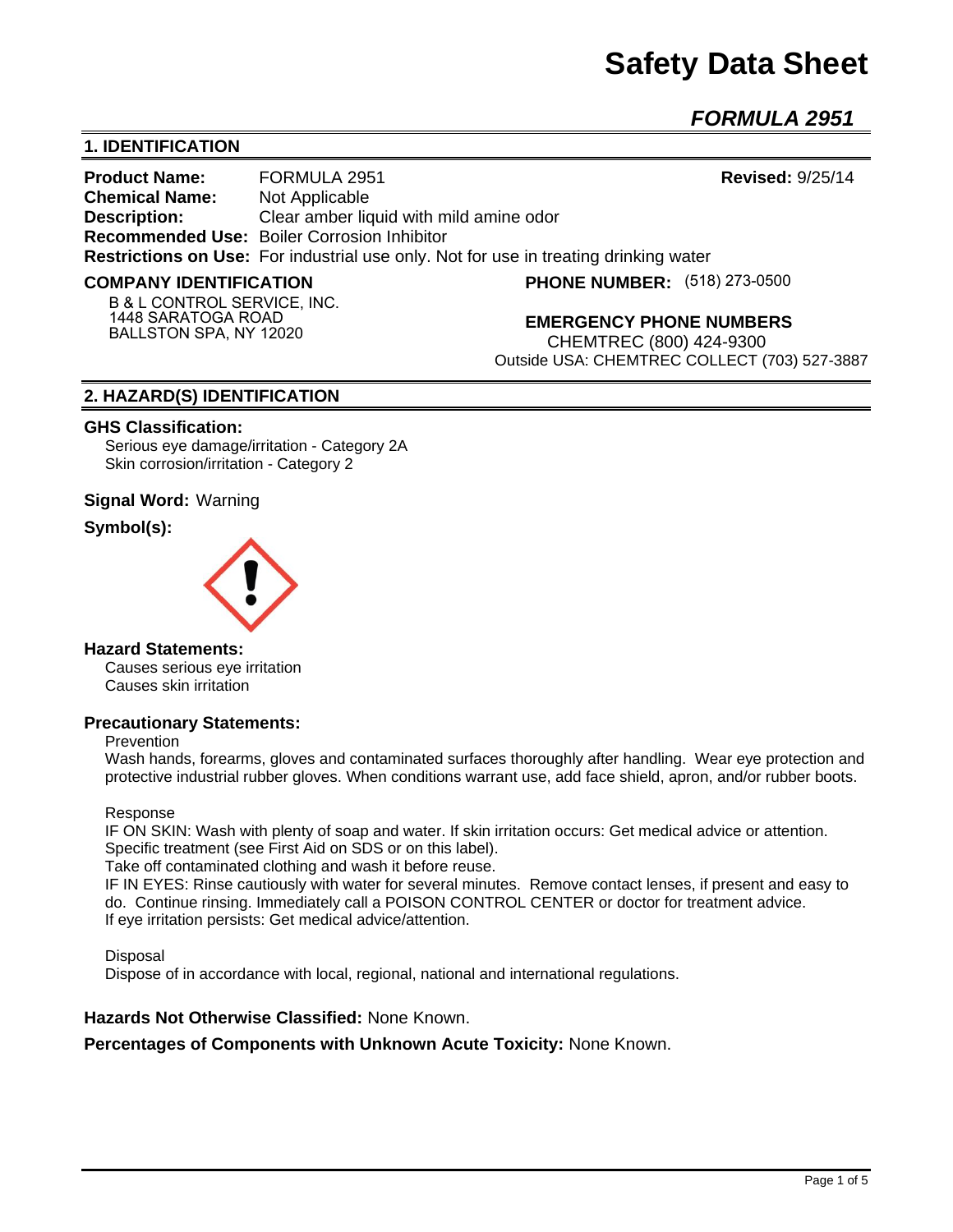# **3. COMPOSITION / INFORMATION ON INGREDIENTS**

| <b>Component</b>             | <b>ICAS NO</b> | Weight % **   |
|------------------------------|----------------|---------------|
| 4,4-dimethyl-1,3-oxizalidine | 151200-87-4    | $\leq$ 2.5%   |
| Tolyltriazole, sodium salt   | 64665-57-2     | $\leq$ 2.5%   |
| Sodium molybdate             | 7631-95-0      | $I \le 2.5\%$ |

**\* Exposure limit and regulatory information in Sections 8 & 15**

**\*\* Exact percentage is a trade secret. Concentration range is provided to assist users in providing appropriate protections.**

# **4. FIRST AID MEASURES**

**Eye Contact:** Immediately flush with clean, cool water for 15 minutes and if irritation persists, get medical attention.

- **Skin Contact:** Immediately wash skin with soap and plenty of water while removing contaminated clothing, for at least 15 minutes. If irritation persists, get medical attention. Launder contaminated clothing before reuse.
- **Inhalation:** No adverse effects anticipated by this route of exposure. If effects occur, remove patient to fresh air and give artificial respiration via a suitable mechanical device such as a bag and mask if required and get medical attention. Do not use mouth-to-mouth resuscitation.
- **Ingestion:** Do not induce vomiting. Rinse mouth with copious quantities of water first and get immediate medical attention. Drink several glasses of water. Never give anything by mouth to an unconscious person. If vomiting occurs, keep airways clear.
- **Note to Physician:** There is no specific antidote. Treatment of overexposure should be directed at the control of symptoms and the clinical condition of the patient. Aspiration may cause lung damage. Probable mucosal damage may contraindicate the use of gastric lavage.

# **Most Important Symptoms/Effects:**

**Eye Contact:** May cause moderate irritation, and very slight transient "temporary" corneal injury.

**Skin Contact:** Prolonged contact may cause irritation.

**Inhalation:** Not a likely route of exposure. Effects unknown.

**Ingestion:** May be harmful if swallowed. May cause gastrointestinal irritation.

**Indication of Immediate Medical Attention and Special Treatment, if Necessary:** Other than acute, none known. See section 11 for toxicological information.

# **5. FIRE FIGHTING MEASURES**

**Suitable (and Unsuitable) Extinguishing Media:** Any media suitable for the surrounding fire.

- **Specific Hazards Arising from the Chemical:** Product may be irritating to the eyes, skin, and respiratory system. Closed containers may rupture (due to buildup of pressure) when exposed to extreme heat. If evaporated to dryness, some product residuals may burn. Thermal decomposition may release oxides of carbon and nitrogen.
- **Special Protective Equipment and Precautions for Fire-Fighters:** Wear self-contained breathing apparatus and full turn-out gear. Approach fire from upwind direction. If possible, move containers away from fire. Cool fire exposed containers with water spray. If containers rupture or leak, product may evolve irritating or toxic gas under extreme heat. Contain runoff.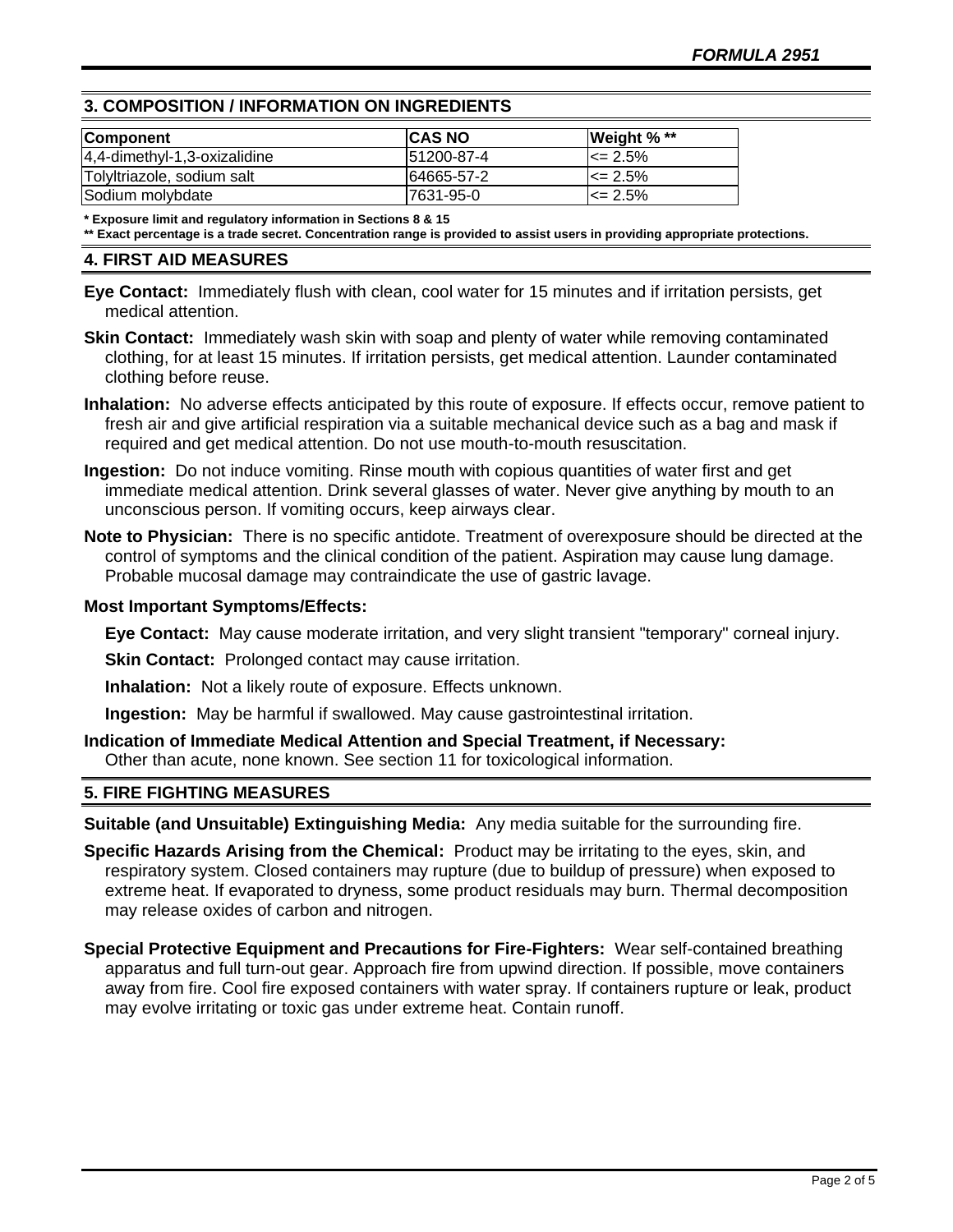# **6. ACCIDENTAL RELEASE MEASURES**

# **Spill Containment and Clean-up Instructions:**

Wear suitable protective equipment found in section 8. Small spills may be flushed with copious quantities of water, preferably to a sanitary sewer or waste treatment facility. Larger spills may be absorbed in sawdust or other absorbent and sweepings disposed of in an approved landfill. The area may then be flushed with copious quantities of water. Floor may be slippery; use care to avoid falling. Avoid release of this product into the environment to prevent contamination of soil, sewers, natural waterways and/or groundwater. See Section 12 for Ecological Information.

# **7. HANDLING AND STORAGE**

### **Handling and Storage:**

Store in a cool, dry, well ventilated area, between 10°C and 49°C. Keep containers tightly closed when not in use and follow all recommended safety precautions when handling the material. Keep out of sun and away from heat or open flame. Keep away from incompatible materials. See Section 10 for incompatible materials.

# **8. EXPOSURE CONTROL / PERSONAL PROTECTION**

**Engineering Controls:** General ventilation expected to be satisfactory

# **PERSONAL PROTECTION EQUIPMENT**

**Respiratory:** Not normally required.

**Eyes and Face:** Chemical resistant goggles or face shield.

**Hands and Skin:** Chemical resistant rubber, neoprene latex or PVC

**Other Protective Equipment:** Eyewash station in area of use. Wear long sleeve shirt, long pants, and boots.

### **EXPOSURE GUIDELINES**

**Exposure Limits:** 

#### **COMPONENT TLV** N.A.

# **9. PHYSICAL AND CHEMICAL PROPERTIES**

| <b>Appearance and Odor:</b>        | Clear amber liquid with mild amine odor |                                        |                                     |
|------------------------------------|-----------------------------------------|----------------------------------------|-------------------------------------|
| <b>Odor Threshold:</b>             | N.D.                                    | <b>Vapor Pressure:</b>                 | 17                                  |
| pH (undiluted):                    | $9.3 - 9.8$                             | <b>Vapor Density:</b>                  | N.D.                                |
| <b>Freeze Point:</b>               | N.D.                                    | Specific Gravity(@20°C):               | $1.11 - 1.17$                       |
| <b>Boiling Point:</b>              | N.D.                                    | <b>Solubility in Water:</b>            | Complete                            |
| <b>Flash Point:</b>                | None                                    | <b>Partition Coefficient:</b>          | N.D. (n-octanol/water)              |
|                                    |                                         | <b>Auto-Ignition Temperature:</b>      | $>385^{\circ}$ C (725 $^{\circ}$ F) |
| <b>Evaporation Rate:</b>           |                                         | <b>Decomposition Temperature: N.D.</b> |                                     |
| Flammability (solid, gas): No      |                                         | <b>Viscosity:</b>                      | N.D.                                |
| Flammable Limits in Air: LFL - N.A |                                         |                                        |                                     |
|                                    | $UFL - N.A.$                            |                                        |                                     |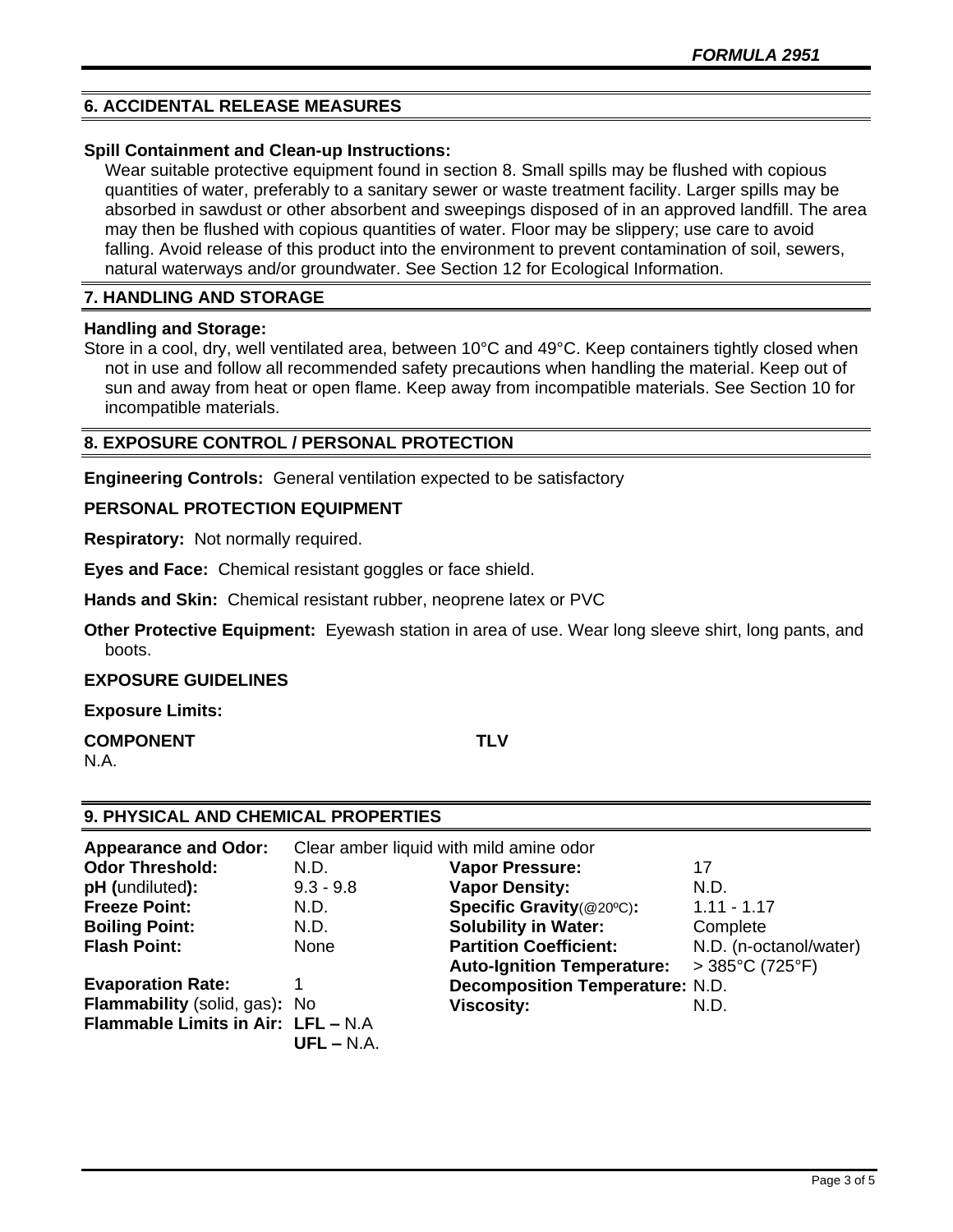# **10. STABILITY AND REACTIVITY**

**Reactivity:** Not normally reactive at normal temperatures and pressure.

**Chemical Stability:** Stable under normal conditions

**Possibility of Hazardous Reactions:** Hazardous polymerization will not occur under normal conditions.

**Conditions to Avoid:** Avoid excessive heat, sparks or open flames.

**Incompatible Materials:** Strong acids, alkalis and oxidizing agents.

**Hazardous Decomposition Products:** Thermal decomposition may release oxides of carbon and nitrogen.

### **11. TOXICOLOGICAL INFORMATION**

**Ingestion Testing:** None established for this product.

**Skin Testing:** None established for this product.

**Inhalation Testing:** None established for this product.

# **CHRONIC TOXICITY DATA**

**Sensitization Testing:** None established for this product.

**Other Testing:** None established for this product.

**Routes of Exposure:** Eyes, Ingestion, Inhalation, Skin.

**Eye Contact:** May cause moderate irritation, and very slight transient "temporary" corneal injury.

**Skin Contact:** Prolonged contact may cause irritation.

**Inhalation:** Not a likely route of exposure. Effects unknown.

**Ingestion:** May be harmful if swallowed. May cause gastrointestinal irritation.

**Medical Conditions Aggravated by Exposure:** None known.

**Chronic Effects from Repeated Overexposure:** Other than short term effects, none established.

# **12. ECOLOGICAL INFORMATION**

**Aquatic Toxicity Data:** None established for this product.

**Product Fate Data:** None established for this product.

**Biodegradation Data:** None established for this product.

# **13. DISPOSAL CONSIDERATIONS**

**Waste Disposal:** Dispose of in accordance with local, regional, national and international regulations. Contact the Hazardous Waste representative at the nearest EPA Regional Office for guidance. Container Disposal: Triple rinse container (or equivalent) promptly after emptying and offer for reconditioning if appropriate. Empty the rinsate into application equipment or a mix tank or store rinsate for later use or disposal.